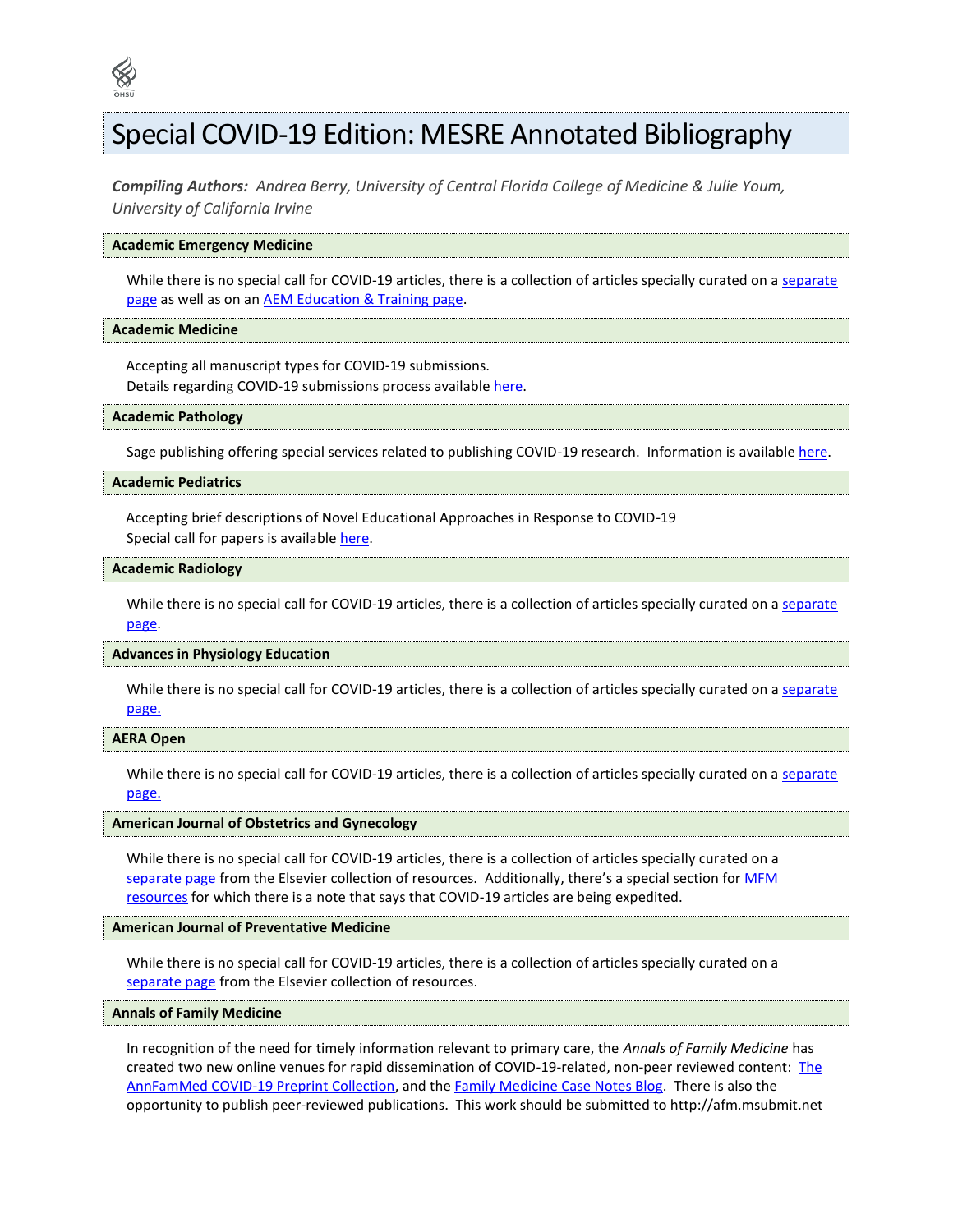

and mention "Frontline COVID-19" in the cover letter. To decide best venue for work, [a helpful guide](https://www.annfammed.org/sites/default/files/additional_assets/PDF%20Documents/PDF/AnnFamMed_COVID19_submissions_FAQ.pdf) was created. More information is available [here.](https://www.aafp.org/news/health-of-the-public/20200327annalsfmcovid.html)

# **Biochemistry and Molecular Biology Education**

Accepted manuscript types: Rapid Communication

BaMBED has a call for papers on online education during COVID-19. Submissions will be reviewed quickly, and accepted articles will be fast-tracked for publication; they will also be included in a virtual issue on distance teaching. Information about this opportunity is available [here.](https://iubmb.onlinelibrary.wiley.com/doi/toc/10.1002/(ISSN)1539-3429.teaching-COVID-19)

#### **BMJ**

While there is no special call for COVID-19 articles, there is a collection of articles specially curated on a separate [page.](https://www.bmj.com/coronavirus)

#### **BMJ Postgraduate Journal**

The journal is seeking submissions of papers relating to the novel coronavirus SARS-CoV-2 (COVID-19) for a special issue on Infectious Disease to be published in autumn 2020. For more information click [here.](https://pmj.bmj.com/pages/wp-content/uploads/sites/36/2020/03/PMJ-ID-special-issue-call-for-papers.pdf)

### **Canadian Medical Education Journal**

The journal provides multiple opportunities to publish COVID-19 related information including: [Works-in-](https://journalhosting.ucalgary.ca/index.php/cmej/announcement/view/415)[Progress.](https://journalhosting.ucalgary.ca/index.php/cmej/announcement/view/415) Medical education research related to COVID-19, a [forum of ideas](https://docs.google.com/spreadsheets/d/1S2J4tJ67XlPBfnv2YiRXmLuA6mQKQWCf_-T3EgrbQB4/edit?usp=sharing) for COVID-19 related medical education research and collaborator contacts on the CMEJ website, special Issue on COVID-19 related medical education research and COVID-19 related CMEJ Blogs. More details are availabl[e here.](https://journalhosting.ucalgary.ca/index.php/cmej/index)

# **Peer Reviewed Reports in Medical Education Research (STFM)**

Accepted manuscript types include: Rapid Learner Research, Rapid Original Research In response to the SARS-CoV-2 viral pandemic, PRiMER editors invite submissions directly related to COVID-19, to be published rapidly. The editors recognize that many medical and public health students who have been removed from clinical placements have been pressed into service performing rapid literature reviews on COVID-19-related topics. These local efforts may be of use to the broader community if published rapidly. The submission deadline for this special collection is June 8, 2020. Information about submissions is available [here.](https://journals.stfm.org/media/3084/primer-call-covid-19-collection.pdf)

#### **Focus on Health Professional Education**

There are two discussion topics available at [COVID-19 member](https://www.anzahpe.org/COVID-19-education-resources) discussion forum including the opportunity to share practices and resources.

#### **JAMA**

While there is no special call for COVID-19 articles, there is a collection of articles specially curated on a separate [page.](https://jamanetwork.com/collections/46099/coronavirus-covid19)

# **Journal of Continuing Education in the Health Professions**

Accepted manuscript types include: Short Reports, Forums, or Rapid Communication The journal has a [special call for COVID-19 articles.](https://journals.lww.com/jcehp/Documents/COVID19%20CFP%202020.pdf)

#### **Journal of General Internal Medicine**

The journal is accepting pieces that are not dependent on the changing numbers and in particular manuscripts that set the stage for how we will continue to think about the dilemmas that we will face in the years to come. Additionally, they may consider pieces published in other venues for broad dissemination. [Details are](https://www.ncbi.nlm.nih.gov/pmc/articles/PMC7176311/)  [highlighted in a letter from the editor.](https://www.ncbi.nlm.nih.gov/pmc/articles/PMC7176311/)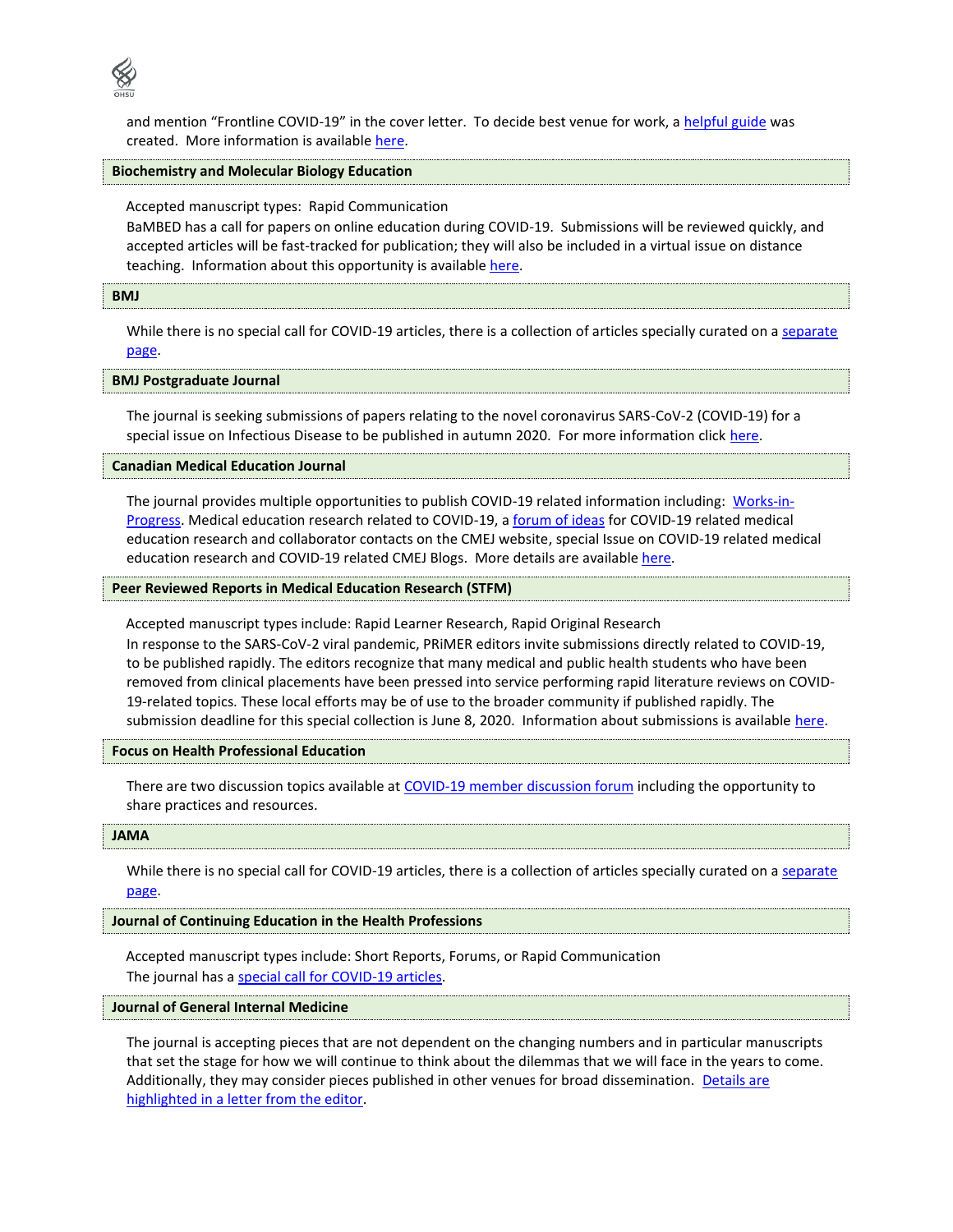

#### **Journal of Graduate Medical Education**

The journal highlights COVID-19 related publications on its [front page.](https://www.jgme.org/)

# **Journal of Interprofessional Care**

The journal welcomes contributions on the impact of, response to and experiences relating to the COVID19 pandemic that maintain an explicit interprofessional focus; and represent a diversity of settings, professions, and fields. Information about such submissions is [available here. P](https://think.taylorandfrancis.com/special_issues/covid19-interprof-considerations/)apers submitted under this theme will still be subject to usual rigorous, double-blind peer review process; but submissions will be prioritized and the review process expedited. Papers will be made available online on acceptance and FREE to access. On submission to ScholarOne please select special issue title COVID19.

# **Journal of Medical Internet Research**

JMIR journals are now anoutlet for COVID-19 clinical and public health/policy-relevant research. Information about the opportunity is available [here.](https://www.jmir.org/announcement/view/202)

# **MedEdPORTAL**

While there is no special call for COVID-19 articles, there is a collection of virtual learning resources specially curated on a [separate page.](https://www.mededportal.org/virtual)

# **Medical Education**

The journal has a [call for adaptations](https://onlinelibrary.wiley.com/doi/full/10.1111/medu.14172) for really good stuff submissions and there is a collection of COVID-19 relevant information specially curated on a [separate page.](https://onlinelibrary.wiley.com/doi/toc/10.1002/(ISSN)1365-2923.covid.vi) Additionally, there is an editorial that discusses publishin[g COVID-19 pieces.](https://onlinelibrary.wiley.com/doi/10.1111/medu.14164)

## **Obstetrics & Gynecology**

While there is no special call for COVID-19 articles, there is a collection of articles specially curated on a separate [page.](https://journals.lww.com/greenjournal/pages/collectiondetails.aspx?TopicalCollectionId=248)

# **The Clinical Teacher**

Accepted manuscript types: Insight papers There is [a special call for papers](https://onlinelibrary.wiley.com/pb-assets/assets/1743498X/TCT_call_for_COVID_insights_papers-1587122434797.pdf) reflecting on the challenges for clinical education due to the Covid-19 pandemic.

#### **The Lancet**

The journal welcomes submissions on all aspects of the COVID-19 pandemic across the Lancet titles, but are calling for submissions to The Lancet and The Lancet Planetary Health. They particularly welcome interdisciplinary research that integrates across important knowledge domains to provide a fuller understanding of the causes and socioeconomic impacts of COVID-19, as well as public understanding and responses, the efficacy of management and prevention interventions, and approaches for the identification and prevention of future such events within the wider context of the Sustainable Development Goals. Information about this opportunity is available [here.](https://www.thelancet.com/journals/lancet/article/PIIS0140-6736(20)30742-X/fulltext)

#### **Western Journal of Emergency Medicine**

Accepted manuscript types: Manuscripts, Case Reports and Images

The Western Journal of Emergency Medicine: Integrating Emergency Care with Population Health (WestJEM.org) and Clinical Practice and Cases in Emergency Medicine (CPC-EM.org) will provide fast-track publication of selected COVID-19 pieces. Information about this opportunity is availabl[e here.](https://westjem.com/wp-content/uploads/2020/03/Final-COVID-19-HTML-Message.pdf)

#### **Elsevier**